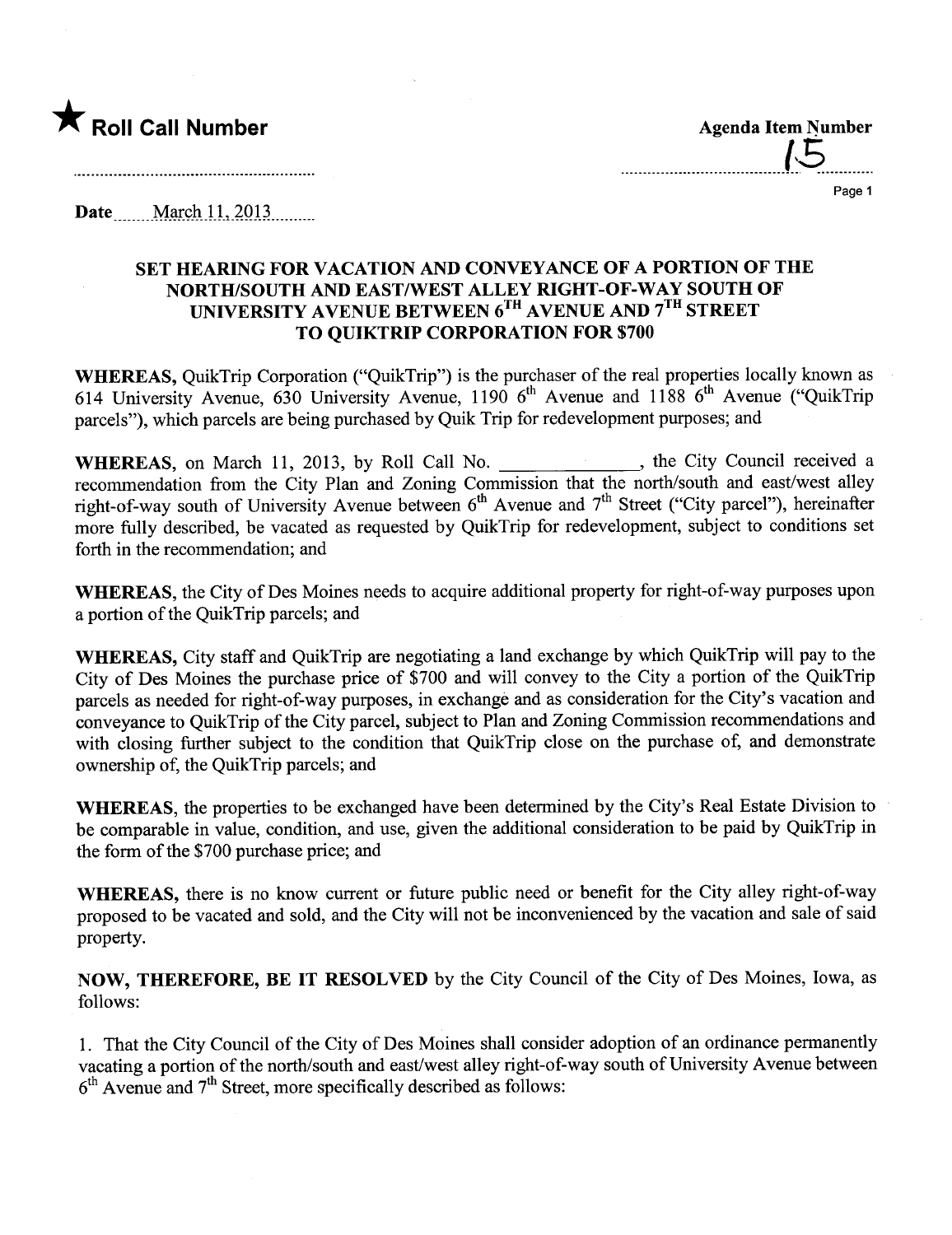

**Agenda Item Number** 

Page 2

**Date** March 11, 2013

THE 15.00 FOOT NORTH/SOUTH ALLEY RIGHT-OF-WAY LYING BETWEEN LOTS 1 AND 2 AND 45 AND 46 OF GRAND PARK, AN OFFICIAL PLAT, NOW INCLUDED IN AND FORMING A PART OF THE CITY OF DES MOINES, POLK COUNTY, IOWA, EXCEPT THE NORTH 4.50 FEET THEREOF.

## **AND**

THE 10.00 FOOT EAST/WEST ALLEY RIGHT-OF-WAY LYING NORTH OF AND ADJOINING LOTS 12, 13 AND 14 OF SAUCERMAN'S SUBDIVISION OF THE NORTH 2 ACRES OF LOT 1 OF THE OFFICIAL PLAT OF THE NORTHEAST QUARTER OF THE NORTHWEST QUARTER OF SECTION 4, TOWNSHIP 78 NORTH, RANGE 24 WEST OF THE 5TH P.M., AND OF LOT 7 ULRICH'S ADDITION, AN OFFICIAL PLAT, ALL NOW INCLUDED IN AND FORMING A PART OF THE CITY OF DES MOINES, POLK COUNTY, IOWA, EXCEPT THE EAST 15.85 FEET THEREOF. (CONTAINING 2924 SQUARE FEET, MORE OR LESS)

2. That if the City Council first decides to vacate the above described right-of-way, the City of Des Moines proposes to sell such vacated right-of-way, legally described as follows, to OuikTrip Corporation, subject to the conditions set forth above and the Plan and Zoning Commission recommendations, in exchange and as consideration for conveyance by QuikTrip Corporation to the City of a portion of the OuikTrip parcels and for the additional consideration of \$700:

THE VACATED 15.00 FOOT NORTH/SOUTH ALLEY RIGHT-OF-WAY LYING BETWEEN LOTS 1 AND 2 AND 45 AND 46 OF GRAND PARK, AN OFFICIAL PLAT, NOW INCLUDED IN AND FORMING A PART OF THE CITY OF DES MOINES, POLK COUNTY, IOWA, EXCEPT THE NORTH 4.50 FEET THEREOF.

### **AND**

THE VACATED 10.00 FOOT EAST/WEST ALLEY RIGHT-OF-WAY LYING NORTH OF AND ADJOINING LOTS 12, 13 AND 14 OF SAUCERMAN'S SUBDIVISION OF THE NORTH 2 ACRES OF LOT 1 OF THE OFFICIAL PLAT OF THE NORTHEAST QUARTER OF THE NORTHWEST QUARTER OF SECTION 4, TOWNSHIP 78 NORTH, RANGE 24 WEST OF THE 5TH P.M., AND OF LOT 7 ULRICH'S ADDITION, AN OFFICIAL PLAT, ALL NOW INCLUDED IN AND FORMING A PART OF THE CITY OF DES MOINES, POLK COUNTY, IOWA, EXCEPT THE EAST 15.85 FEET THEREOF. (CONTAINING 2924 SQUARE FEET, MORE OR LESS)

3. That the meeting of the City Council at which the adoption of said ordinance and the sale and conveyance of such real estate is to be considered shall be on March 25, 2013, said meeting to be held at 5:00 p.m., in the City Council Chamber, City Hall, 400 Robert D. Ray Drive, Des Moines, Iowa.

4. That the City Clerk is hereby authorized and directed to publish notice of said proposals in the form hereto attached all in accordance with §362.3 of the Iowa Code.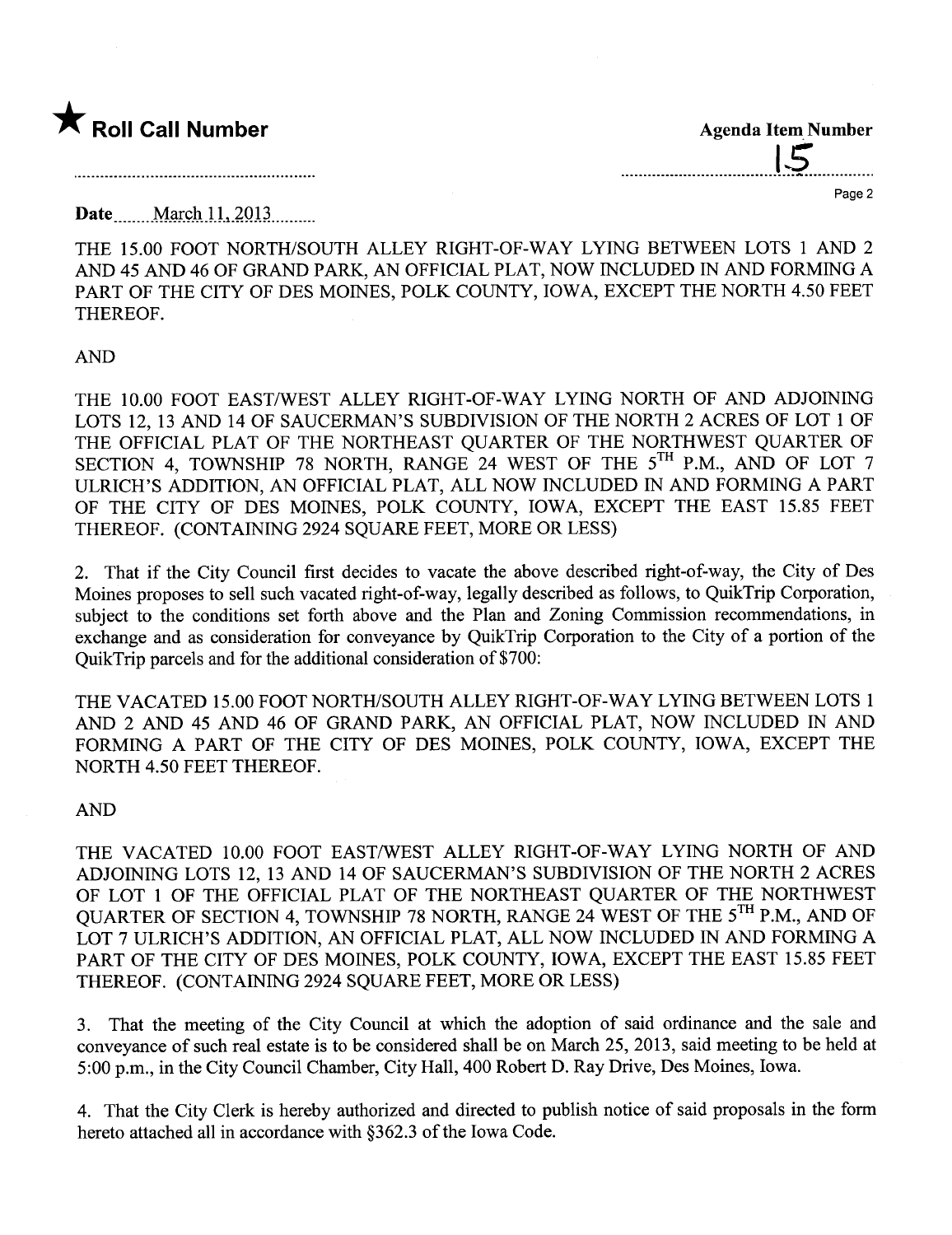# \* Roll Call Number Agenda Item Number

 $15$ Page 3

Date \_\_\_\_\_ March 11, 2013 \_\_\_\_\_.

5. The proceeds from the sale of this property shall be deposited into the following account: Property Maintenance Endowment Fund, SP767, ENG980500.

Moved by  $\qquad \qquad$  to adopt.

PPROVED AS TO FORM: Glenna K. Frank, Assistant City Attorney

| 27                    |             |             |             |                 |                                                                                                                                                                   |  |  |
|-----------------------|-------------|-------------|-------------|-----------------|-------------------------------------------------------------------------------------------------------------------------------------------------------------------|--|--|
| <b>COUNCIL ACTION</b> | <b>YEAS</b> | <b>NAYS</b> | <b>PASS</b> | <b>ABSENT</b>   | <b>CERTIFICATE</b>                                                                                                                                                |  |  |
| <b>COWNIE</b>         |             |             |             |                 | I, DIANE RAUH, City Clerk of said City hereby                                                                                                                     |  |  |
| <b>COLEMAN</b>        |             |             |             |                 |                                                                                                                                                                   |  |  |
| <b>GRIESS</b>         |             |             |             |                 | certify that at a meeting of the City Council of<br>said City of Des Moines, held on the above date,                                                              |  |  |
| <b>HENSLEY</b>        |             |             |             |                 | among other proceedings the above was adopted.<br>IN WITNESS WHEREOF, I have hereunto set my<br>hand and affixed my seal the day and year first<br>above written. |  |  |
| <b>MAHAFFEY</b>       |             |             |             |                 |                                                                                                                                                                   |  |  |
| <b>MEYER</b>          |             |             |             |                 |                                                                                                                                                                   |  |  |
| <b>MOORE</b>          |             |             |             |                 |                                                                                                                                                                   |  |  |
| <b>TOTAL</b>          |             |             |             |                 |                                                                                                                                                                   |  |  |
| <b>MOTION CARRIED</b> |             |             |             | <b>APPROVED</b> |                                                                                                                                                                   |  |  |
| Mayor                 |             |             |             |                 | City Clerk                                                                                                                                                        |  |  |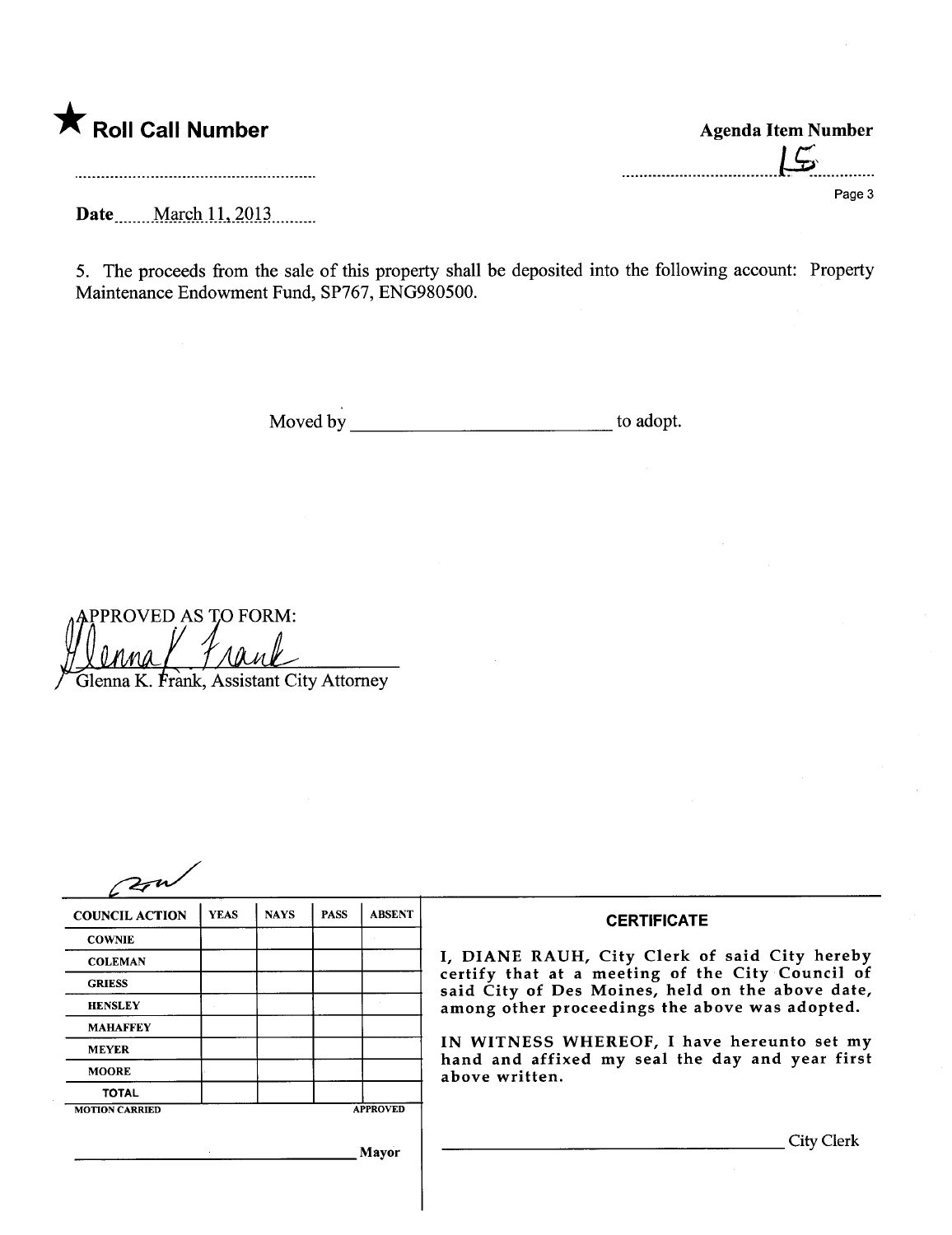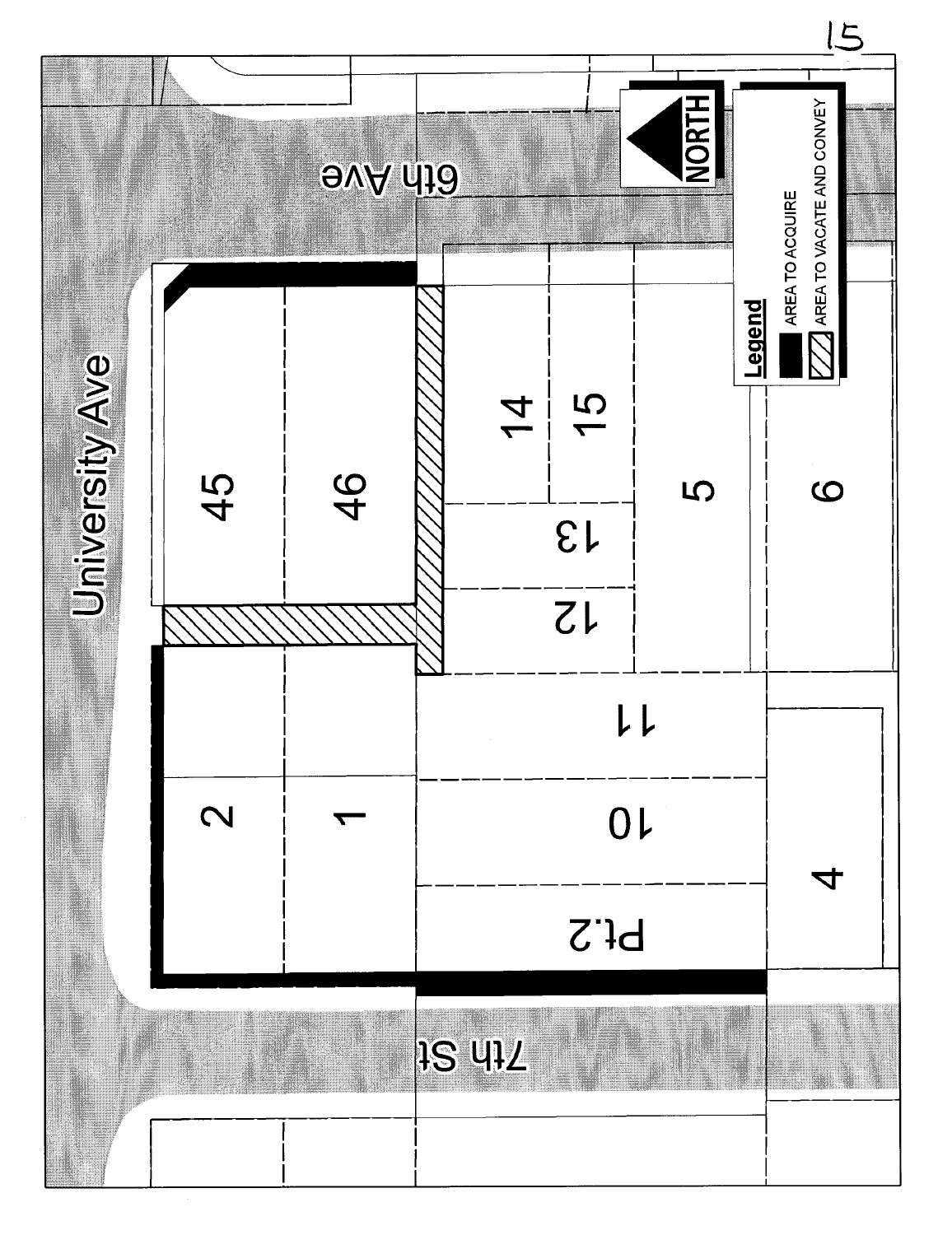REGISTER ORDER NO. ROLL CALL LEGAL BULLETIN BOAR FOLLOW UP

# NOTICE OF PROPOSAL TO VACATE AND CONVEY RIGHT-OF-WAY

NOTICE is HEREBY GIVEN that the City Council of the City of Des Moines, Iowa, shall consider adoption of an ordinance permanently vacating a portion of the north/south and east/west alley right-of-way south of University Avenue between  $6<sup>th</sup>$  Avenue and  $7<sup>th</sup>$  Street, more specifically described as follows:

THE 15.00 FOOT NORTH/SOUTH ALLEY RIGHT-OF-WAY LYING BETWEEN LOTS 1 AND 2 AND 45 AND 46 OF GRAND PARK, AN OFFICIAL PLAT, NOW INCLUDED IN AND FORMING A PART OF THE CITY OF DES MOINS, POLK COUNY, IOWA, EXCEPT THE NORTH 4.50 FEET THEREOF

#### **AND**

THE 10.00 FOOT EAST/WEST ALLEY RIGHT-OF-WAY LYING NORTH OF AND ADJOINING LOTS 12, 13 AND 14 OF SAUCERMAN'S SUBDIVISION OF THE NORTH 2 ACRES OF LOT 1 OF THE OFFICIAL PLAT OF THE NORTHEAST QUARTER OF THE NORTHWEST QUARTER OF SECTION 4, TOWNSHIP 78 NORTH, RANGE 24 WEST OF THE 5<sup>TH</sup> P.M., AND OF LOT 7 ULRICH'S ADDITION, AN OFFICIAL PLAT, ALL NOW INCLUDED IN AND FORMING A PART OF THE CITY OF DES MOINS, POLK COUNTY, IOWA, EXCEPT THE EAST 15.85 FEET THEREOF. (CONTAINING 2924 SQUARE FEET, MORE OR LESS)

NOTICE is FURTHER GIVEN that the City Council has adopted a resolution setting a hearing relating to a proposed land exchange between the City of Des Moines and QuikTrip Corporation, by which QuikTrip Corporation wil convey to the City a portion of the real property locally known as 614 University Avenue, 630 University Avenue, 1190 6<sup>th</sup> Avenue and 1188 6<sup>th</sup> Avenue, Des Moines, and will pay to the City the additional consideration of \$700.00, in exchange and as consideration for the City's conveyance to QuikTrip Corporation of the real property legally described as follows, subject to certain conditions set forth in the Council resolution, if the City Council first decides to vacate such right-of-way:

THE VACATED 15.00 FOOT NORTH/SOUTH ALLEY RIGHT-OF-WAY LYING BETWEEN LOTS 1 AND 2 AND 45 AND 46 OF GRAND PARK, AN OFFICIAL PLAT, NOW INCLUDED IN AND FORMING A PART OF THE CITY OF DES MOINES, POLK COUNTY, IOWA, EXCEPT THE NORTH 4.50 FEET THEREOF.

### AN

THE VACATED 10.00 FOOT EAST/WEST ALLEY RIGHT-OF-WAY LYING NORTH OF AND ADJOINING LOTS 12, 13 AND 14 OF SAUCERMAN'S SUBDIVISION OF THE NORTH 2 ACRES OF LOT 1 OF THE OFFICIAL PLAT OF THE NORTHEAST QUARTER OF THE NORTHWEST QUARTER OF SECTION 4, TOWNSHIP 78 NORTH, RANGE 24 WEST OF THE 5<sup>TH</sup> P.M., AND OF LOT 7 ULRICH'S ADDITION, AN OFFICIAL PLAT, ALL NOW INCLUDED IN AND FORMING A PART OF THE CITY OF DES MOINES, POLK COUNTY. IOWA, EXCEPT THE EAST 15.85 FEET THEREOF. (CONTAINING 2924 SQUARE FEET, MORE OR LESS)

NOTICE is FURTHER GIVEN, that the City Council wil consider the adoption of the proposed vacation ordinance and approval of the proposed sale and conveyance after a public hearing to be held at 5:00 p.m., in the Council Chamber, 400 Robert D. Ray Drive, Des Moines,